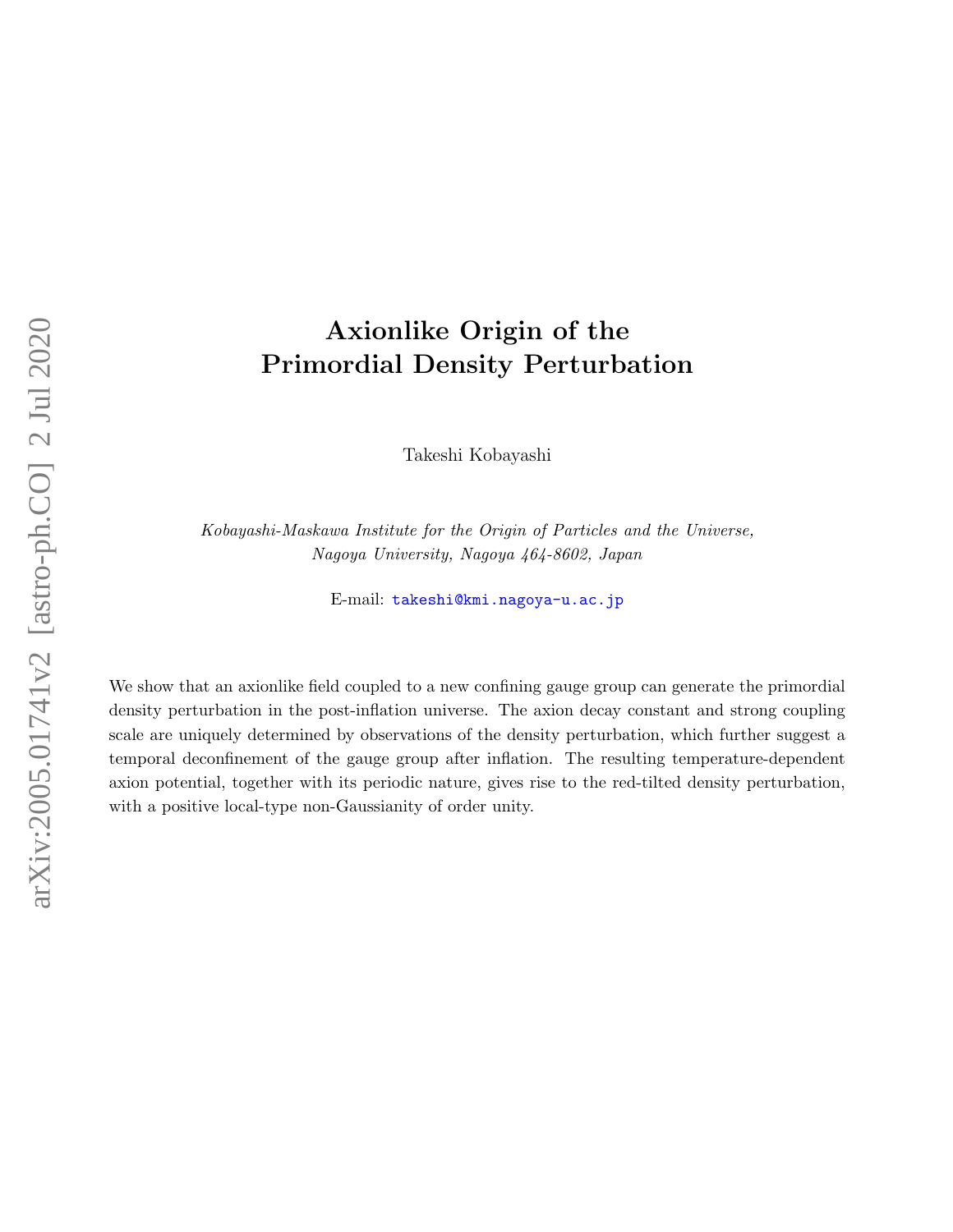# 1 Introduction

The large-scale structure of our universe was seeded by tiny density fluctuations in the early universe. This picture of structure formation has been established by a variety of cosmological observations, which also revealed that the primordial density perturbation was adiabatic, nearly scale-invariant with a slight increase of the amplitude towards larger length scales (red-tilted), and nearly Gaussian. However, the physical origin of the density perturbation still remains a mystery. One possibility is that it was produced during cosmic inflation from fluctuations of the inflaton field. Alternatively, it could have been produced after inflation by another physical degree of freedom.

In theories beyond the standard model of particle physics, the appearance of pseudo-Nambu-Goldstone bosons (PNGBs) of spontaneously broken global U(1) symmetries is ubiquitous. The most famous example is the QCD axion introduced for solving the strong CP problem [\[1\]](#page-6-0). Another well-studied example occurs in string theory, which suggests the existence of many such particles in the four-dimensional effective theory upon string compactifications [\[2\]](#page-7-0). Axions and axionlike particles can also play important roles in cosmology, and in particular the possibility that they constitute the dark matter of our universe has been extensively studied.

In this letter we argue that an axionlike field can serve as a curvaton [\[3\]](#page-7-1) and generate the primordial density perturbation in the post-inflation universe. Considering the axion to be coupled to a new gauge force that becomes strong at low energies, we show that the observed characteristics of the density perturbation require the strong coupling scale to be higher than the de Sitter temperature of the inflationary universe, but lower than the maximum radiation temperature during reheating, i.e.,  $T_{\text{inf}} \ll \Lambda \ll T_{\text{max}}$ . This leads to a temporal deconfinement of the gauge group after inflation, with which the axion generates the density perturbation by virtue of its temperature-dependent and periodic potential.

Our scenario is quite distinct from previous studies on PNGB curvatons [\[4,](#page-7-2) [5\]](#page-7-3). For a curvaton to produce the observed red spectral index  $n_s - 1 \sim -10^{-2}$ , one needs to require either (i) a time derivative of the Hubble rate during inflation of  $-\dot{H}/H^2 \sim 10^{-2}$ , and/or (ii) a tachyonic curvaton mass with amplitude  $|m| \sim 10^{-1}H_{\text{inf}}$  in terms of the inflationary Hubble rate. Option (i) implies that the inflaton field travels a super-Planckian distance, and thus imposes strong constraints on inflationary model building. In option (ii), the rather large tachyonic mass forces the curvaton to start oscillating soon after inflation ends, which in turn makes it challenging for the curvaton to dominate the post-inflation universe and produce the density perturbation. One way to avoid the early onset of the oscillation is to place the curvaton at a fine-tuned initial position close to a potential maximum, however this also enhances the non-Gaussianity and thus is ruled out by current observations. We will show that an axionlike field coupled to a strong sector can generate a redtilted and nearly Gaussian perturbation via (ii), by taking advantage of a temperature-dependent potential which naturally delays the oscillation, without the need of fine-tuning the initial condition.

## 2 The axion setup

We consider a PNGB of some global  $U(1)$  symmetry that is spontaneously broken at an energy scale f; we refer to this field as the axion and f the axion decay constant. We also assume the  $U(1)$  to be explicitly broken due to the axion being coupled to a new gauge force (not  $QCD$ ) that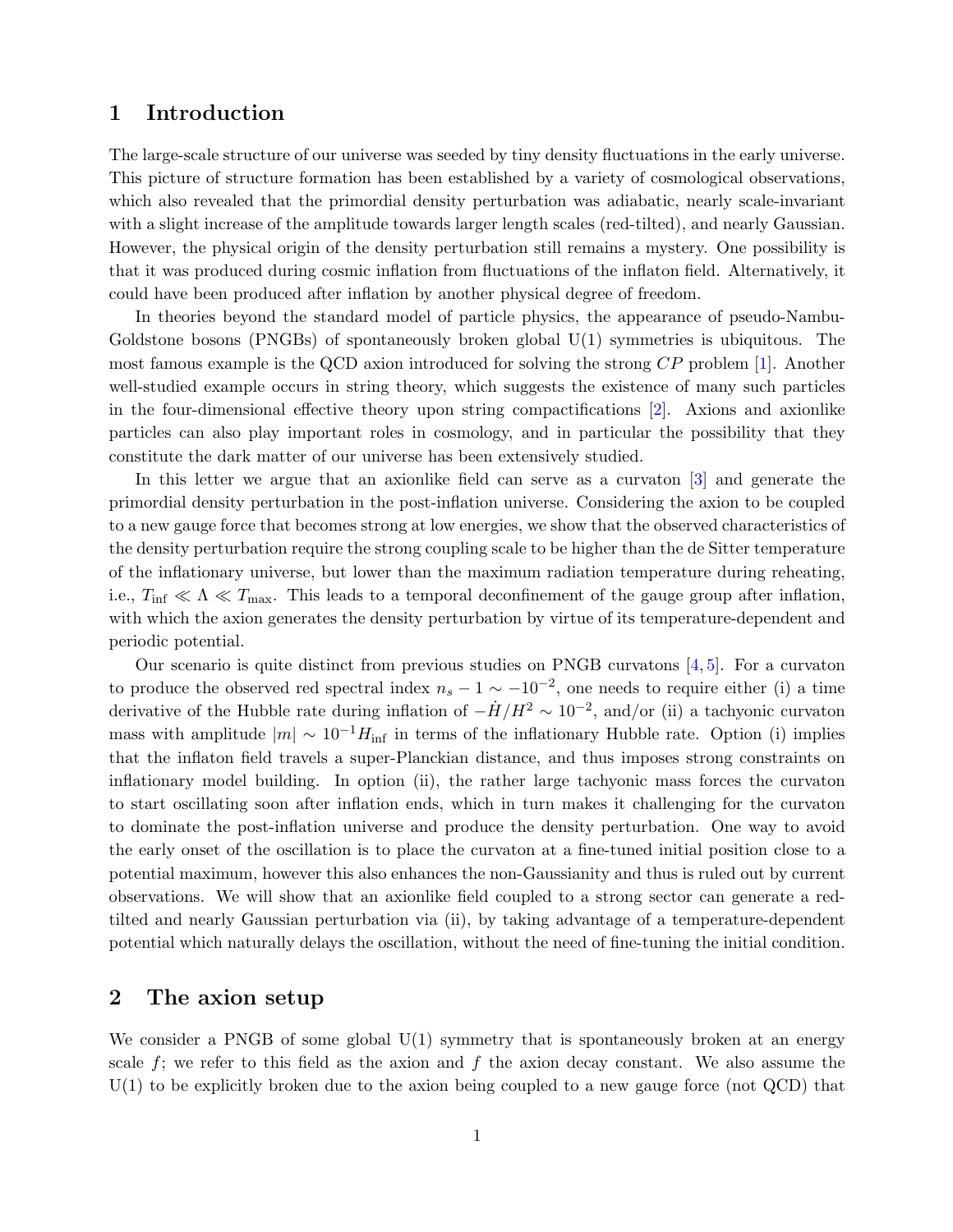becomes strong at low energies, yielding a periodic axion potential. Considering the periodicity to be governed by  $f$ , we write the axion Lagrangian as

<span id="page-2-0"></span>
$$
-\frac{1}{2}f^2\partial_{\mu}\theta\partial^{\mu}\theta - m(T)^2f^2(1-\cos\theta) + \frac{\alpha}{8\pi}\theta F_{\mu\nu}\tilde{F}^{\mu\nu}.
$$
 (2.1)

Here the axion is written as a dimensionless angle  $\theta$  with periodicity  $\theta \cong \theta + 2\pi$ , and we have also added a pseudoscalar coupling to photons (or hidden photons). The axion potential arises below some strong coupling scale  $\Lambda$  (< f), and we consider the axion mass to depend on the cosmic temperature as

<span id="page-2-3"></span>
$$
m(T) \simeq \begin{cases} m_0 \left(\frac{\Lambda}{T}\right)^p & \text{for } T > \Lambda, \\ m_0 & \text{for } T < \Lambda, \end{cases}
$$
 (2.2)

with a positive power  $p$  of order unity, although our main results are insensitive to the detailed form of the temperature dependence above  $\Lambda$ . The zero-temperature axion mass is given by

$$
m_0 = \frac{\Lambda^2}{f}.\tag{2.3}
$$

Without loss of generality we take the axion to lie within the range  $-\pi \leq \theta \leq \pi$ .

# 3 Cosmological evolution

Upon analyzing the axion dynamics, we will make a couple of assumptions along the way. We will later show that most of the assumptions are actually required by the observed characteristics of the density perturbation.

We first assume that the de Sitter temperature during inflation,  $T_{\text{inf}} = H_{\text{inf}}/2\pi$ , is lower than the strong coupling scale, i.e.,

$$
T_{\rm inf} < \Lambda < f. \tag{3.1}
$$

Hence during inflation the  $U(1)$  is already broken, and moreover the axion potential takes its zerotemperature form. Further supposing  $m_0^2 \ll H_{\text{inf}}^2$ , and that f is smaller than the reduced Planck scale  $M_{\rm Pl} = (8\pi G)^{-1/2}$ , then  $\Lambda^4 \ll M_{\rm Pl}^2 H_{\rm inf}^2$ , i.e., the energy density of the axion is tiny compared to the total density of the universe and thus the axion serves as a spectator. Supposing that the axion evolution is dominated by classical rolling and not quantum fluctuations, the axion slowly rolls as  $3H_{\text{inf}}\dot{\theta} \simeq -m_0^2 \sin \theta$ . Integrating this by ignoring any time dependence of the Hubble rate yields

<span id="page-2-1"></span>
$$
\tan\left(\frac{\theta_{\text{end}}}{2}\right) \simeq \tan\left(\frac{\theta_1}{2}\right) \cdot \exp\left(-\frac{m_0^2}{3H_{\text{inf}}^2} \mathcal{N}_1\right). \tag{3.2}
$$

Here  $\theta_{\text{end}}$  is the field value when inflation ends, and  $\mathcal{N}_1$  is the number of e-folds since the time when the axion takes a value  $\theta_1$  until the end of inflation.

After inflation, the inflaton is considered to decay and trigger a radiation-dominated epoch. We assume that the maximum value of the radiation temperature lies within the range

<span id="page-2-2"></span>
$$
\Lambda < T_{\text{max}} < f,\tag{3.3}
$$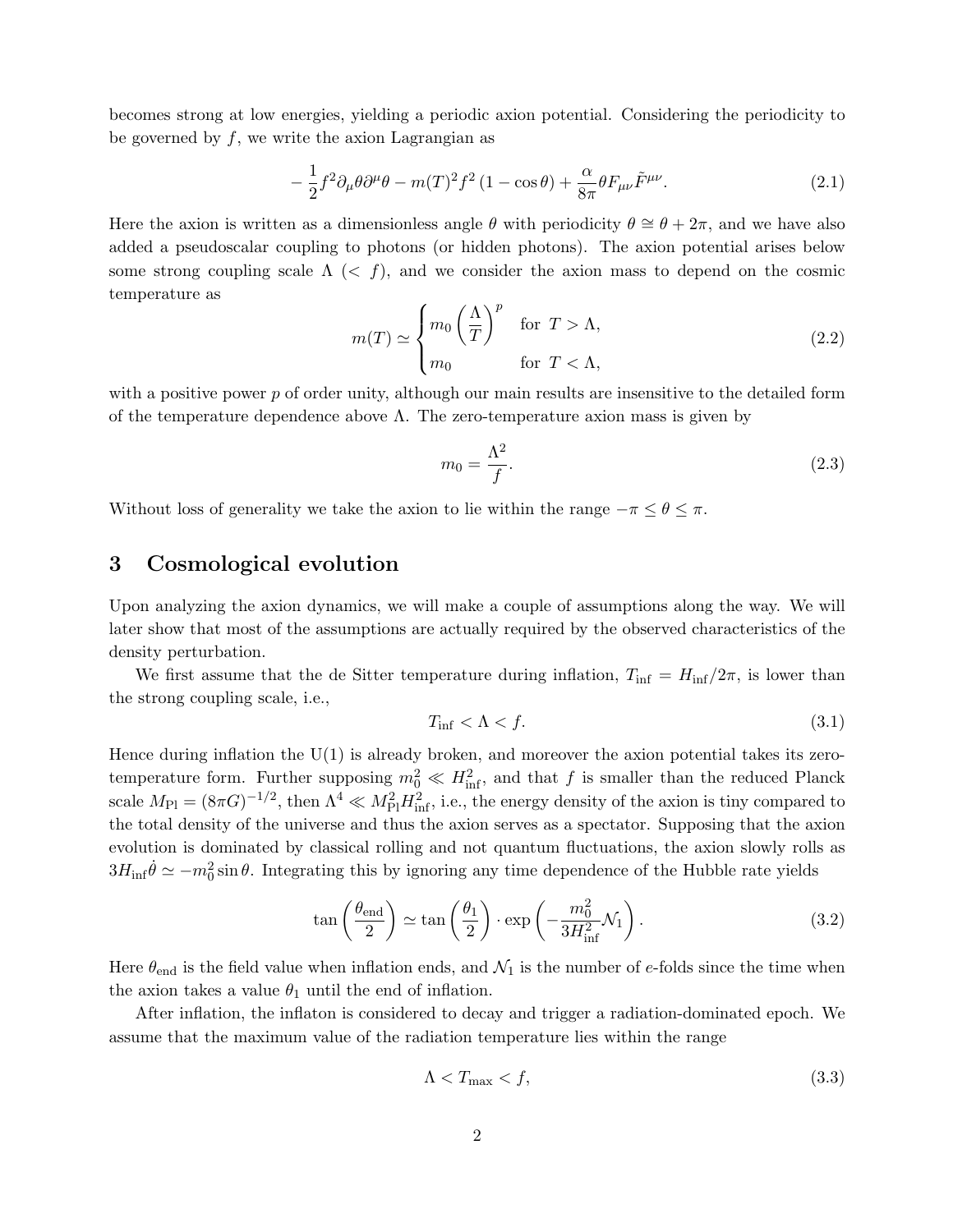and thus the  $U(1)$  symmetry stays broken, however the axion potential diminishes. The energy density and temperature of radiation are related via  $\rho_r = (\pi^2/30)g_*T^4$ , and for simplicity we take the number of relativistic degrees of freedom as a constant. As a minimal model, we consider the inflaton to instantaneously decay at the end of inflation; then the maximum radiation temperature is

<span id="page-3-1"></span>
$$
T_{\text{max}} = \left(\frac{90}{\pi^2 g_*}\right)^{1/4} (M_{\text{Pl}} H_{\text{inf}})^{1/2}.
$$
 (3.4)

The axion slow-rolls until its potential diminishes, after which it freely streams for a few Hubble times and then comes to a halt due to the Hubble friction. The field excursion during the freestreaming can be estimated using the slow-roll approximation just before the end of inflation as  $|\Delta \theta| \sim |\dot{\theta}_{end}/H_{inf}| < (m_0^2/H_{inf}^2)|\theta_{end}| \ll |\theta_{end}|$ . This shows that the axion is effectively frozen at  $\theta_{end}$ while its potential is negligible.

The axion potential arises again as the universe cools down. When the mass becomes comparable to the Hubble rate, the axion begins to oscillate about its potential minimum, and thereafter the axion number is conserved. The temperature when the oscillation begins can be computed, supposing it is above  $\Lambda$  and that the universe is dominated by radiation, as

$$
T_{\rm osc} \simeq \Lambda \left(\frac{\sqrt{90}}{\pi g_*^{1/2} c} \frac{M_{\rm Pl}}{f}\right)^{\frac{1}{p+2}}.
$$
 (3.5)

The subscript "osc" denotes quantities at the onset of the oscillation, and  $c \equiv m(T_{\text{osc}})/H_{\text{osc}}$  is the mass-to-Hubble ratio at this time. Here, note that  $m(T_{\text{osc}}) < m_0$ . The number density of the axion is written as  $n_{\theta} = \rho_{\theta}/m(T)$  in terms of the energy density  $\rho_{\theta} = f^2 \dot{\theta}^2/2 + m(T)^2 f^2 (1 - \cos \theta)$ . Hence its value at the onset of the oscillation is

$$
n_{\theta \text{osc}} \simeq m(T_{\text{osc}}) f^2 (1 - \cos \theta_{\text{end}}), \tag{3.6}
$$

and thereafter redshifts as  $n_{\theta} \propto a^{-3}$ .

Since the radiation density redshifts as  $\rho_r \propto a^{-4}$ , the axion would eventually dominate the universe if it is sufficiently long-lived. The Hubble rate when axion domination takes over, i.e., when  $\rho_{\theta} = \rho_{\rm r}$ , is obtained as

$$
H_{\rm dom} \simeq \frac{60\sqrt{5}}{\pi^3 g_*^{3/2}} \frac{\Lambda^2}{M_{\rm Pl}} \left(\frac{\Lambda}{T_{\rm osc}}\right)^{2p+6} \left(1 - \cos\theta_{\rm end}\right)^2, \tag{3.7}
$$

where we have considered the temperature at this time to satisfy  $T_{\text{dom}} < \Lambda$  so that  $\rho_{\theta} = m_0 n_{\theta}$ . Whether the axion actually dominates the universe depends on its lifetime. At temperatures below  $\Lambda$ , the decay width of the axion induced by the axion-photon coupling in  $(2.1)$  is

$$
\Gamma = \frac{\alpha^2}{256\pi^3} \frac{\Lambda^6}{f^5}.
$$
\n(3.8)

If  $\Gamma$  < (>)  $H_{\text{dom}}$ , then the axion would decay after (before) dominating the universe. Supposing that the axion decays suddenly when  $H = \Gamma$  (we denote quantities at this time by the subscript "dec"), one finds a relation:

<span id="page-3-0"></span>
$$
3M_{\rm Pl}^2 \Gamma^2 = 3M_{\rm Pl}^2 H_{\rm osc}^2 \left(\frac{a_{\rm osc}}{a_{\rm dec}}\right)^4 + m_0 n_{\rm \theta osc} \left(\frac{a_{\rm osc}}{a_{\rm dec}}\right)^3. \tag{3.9}
$$

The terms in the right hand side correspond to the radiation and axion densities right before the decay, and we write their ratio as  $R \equiv (\rho_{\theta}/\rho_{r})_{\text{dec}}$  for later convenience.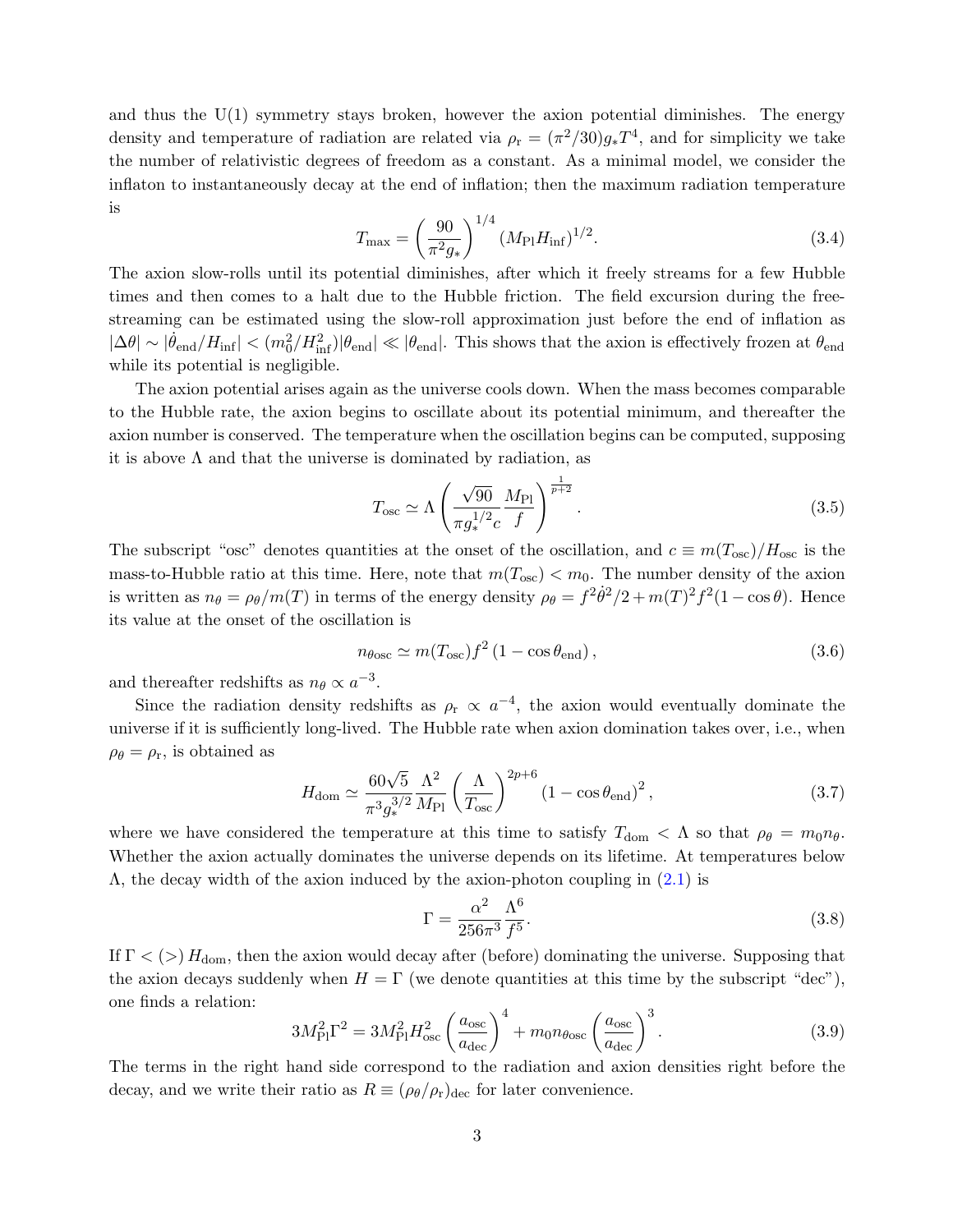#### 4 Curvature perturbation

The axion acquires super-horizon field fluctuations during inflation, which later get converted into cosmological density (or curvature) perturbations as the axion comes to dominate the universe. The generation of the perturbation completes when the axion decays. Using the  $\delta N$  formalism [\[7\]](#page-7-4), we compute the axion-induced curvature perturbation as the fluctuation in the number of e-folds  $\mathcal N$ between an initial flat slice during inflation when a comoving wave number  $k$  of interest exists the horizon  $(k = aH)$ , and a final uniform-density slice where  $H = \Gamma$ . Noting that the axion field fluctuations on the initial slice is Gaussian with a power spectrum  $P_{\delta\theta}(k) \simeq (H_k/2\pi f)^2$  (the subscript "k" refers to quantities when  $k = aH$ ), the power spectrum of the curvature perturbation is written as  $P_{\zeta}(k) \simeq (\partial \mathcal{N}/\partial \theta_k)(H_k/2\pi f)^2$ . Likewise, the non-Gaussianity parameter characterizing the amplitude of the local bispectrum is  $f_{\rm NL} \simeq (5/6)(\partial^2 \mathcal{N}/\partial \theta_k^2)(\partial \mathcal{N}/\partial \theta_k)^{-2}$ .

The derivatives of  $\mathcal{N} = \ln(a_{\text{dec}}/a_k)$  can be evaluated by differentiating [\(3.9\)](#page-3-0) multiple times with respect to  $\theta_k$ . In the vicinity of  $\theta = 0$  where the axion potential is well-approximated by a quadratic, the mass-to-Hubble ratio c at the onset of the oscillation is independent of the axion field value [\[6\]](#page-7-5); however this is not the case in the region close to the hilltop  $|\theta| = \pi$  [\[5\]](#page-7-3). Let us for the moment suppose that  $\theta_{end}$  is not too far from 0 and take  $\partial c/\partial \theta_k = 0$ . Then, also because the axion density is negligibly tiny compared to the total density of the universe during  $a_k \le a \le a_{\text{osc}}$ , the ratio  $(a_{\rm osc}/a_k)$  is independent of  $\theta_k$ . Derivatives of  $\theta_{\rm end}$  can be evaluated using  $(3.2)$ . Hence, after some manipulation we find

$$
P_{\zeta}(k) \simeq \left(\frac{R}{3R+4} \frac{1+\cos\theta_{\text{end}}}{\sin\theta_k} \frac{H_k}{2\pi f}\right)^2,
$$
  
\n
$$
f_{\rm NL} \simeq \frac{5}{6} \left\{\frac{4}{R} + \frac{4}{3R+4} - \left(3 + \frac{4}{R}\right) \frac{1-\cos\theta_{\text{end}} + \cos\theta_k}{1+\cos\theta_{\text{end}}}\right\}.
$$
\n(4.1)

<span id="page-4-0"></span>In the  $\theta_k \to 0$  limit, these expressions reduce to those of the vanilla curvaton with a quadratic potential. The spectral index of the power spectrum  $n_s - 1 = d \ln P_\zeta / d \ln k$  is computed using  $d \ln k \simeq H_k dt$  and the slow-roll approximation during inflation as

<span id="page-4-1"></span>
$$
n_s - 1 \simeq \frac{2}{3} \frac{m_0^2}{H_k^2} \cos \theta_k + 2 \frac{\dot{H}_k}{H_k^2}.
$$
\n(4.2)

In Fig. [1](#page-5-0) we plot  $n_s$ ,  $P_\zeta$ , and  $f_{\rm NL}$  as functions of  $\theta_k$ . Here we have fixed the axion parameters as  $f = 2500H_{\text{inf}}$  and  $\Lambda = 30H_{\text{inf}}$ , with a sufficiently small photon coupling  $\alpha$  such that  $R \gg 1$  in the entire displayed region of  $10^{-2} \le \theta_k < \pi$ . The mode k exits the horizon about 50 e-folds before the end of inflation, and the time-variation of the inflationary Hubble rate is taken as  $|\dot{H}/H^2| \ll 10^{-2}$ so that its effect on the spectral index is negligible. We note that the curvature perturbation is insensitive to the precise values of  $H_{\text{inf}}$ ,  $\alpha$ ,  $p$ , and  $g_*$ , as long as the aforementioned assumptions are satisfied. The black solid lines show the exact results obtained by numerically solving the equation of motion of the axion and computing  $\delta N$ . We have verified that the numerical results do not change if the axion and inflaton decay suddenly or smoothly, as long as  $R \gg 1$  and also the inflaton decay width is not much smaller than  $H_{\text{inf}}$ . The blue dashed lines show the  $R \to \infty$  limit of the analytic expressions [\(4.1\)](#page-4-0), and the red dotted lines show the results for a quadratic curvaton (i.e.  $\theta_k \to 0$  and  $R \to \infty$ ). The analytic expression [\(4.2\)](#page-4-1) for the spectral index fully overlaps with the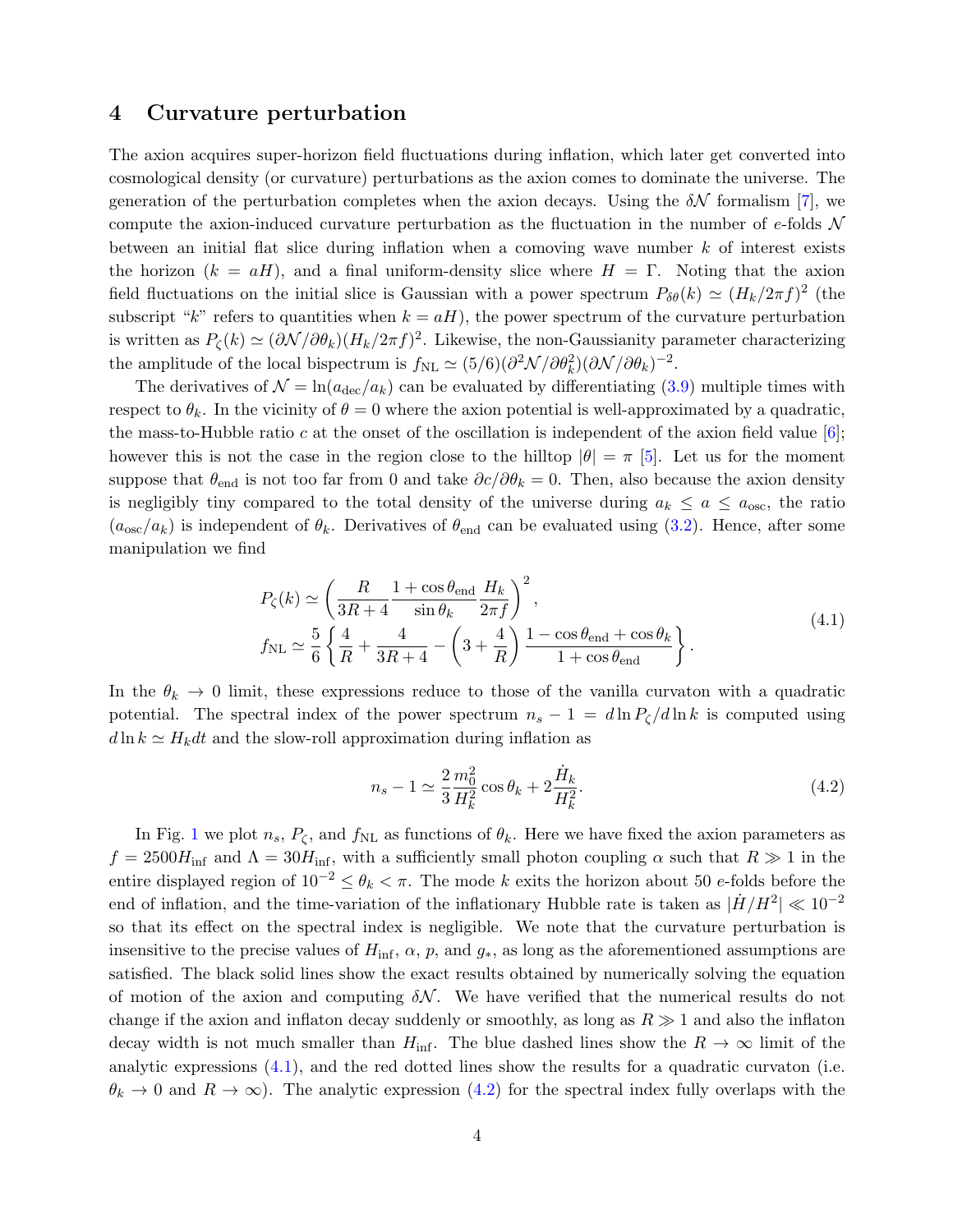<span id="page-5-0"></span>

Figure 1: Curvature perturbation as a function of the axion angle when the pivot scale exits the horizon during inflation. The axion decay constant and strong coupling scale are taken as  $f = 2500H_{\text{inf}}$  and  $\Lambda$  $30H_{\text{inf}}$ , so that the power spectrum amplitude and the spectral index match with observations at  $\theta_k \approx 2.0$ . The black solid lines show the numerical results, while the blue dashed lines are analytic approximations. Results for vanilla curvatons are shown as the red dotted lines.

numerical result, hence is not shown in the plot. The behavior of the axion-induced perturbation reduces to that of a quadratic curvation at  $\theta_k \ll 1$ . The analytic expressions in [\(4.1\)](#page-4-0) are seen to match well with the numerical results up to  $\theta_k \lesssim 2.5$ , which corresponds to  $\theta_{end} \lesssim 0.5$ . For larger  $\theta_k$ , the inhomogeneous onset of the axion oscillation becomes relevant and thus the approximation of constant c used for deriving [\(4.1\)](#page-4-0) breaks down; in particular,  $f_{NL}$  becomes of order 10 as  $\theta_k$ approaches  $\pi$  [\[5\]](#page-7-3). The Planck best-fit values  $P_{\zeta}(k_{\rm p}) \approx 2.1 \times 10^{-9}$  and  $n_s \approx 0.96$  at the pivot scale  $k_{\rm p} = 0.05 \,\rm Mpc^{-1}$  [\[8\]](#page-7-6) are realized at  $\theta_k \approx 2.0$ . Here the local-type non-Gaussianity is also within the Planck 68% limits  $f_{\rm NL} = -0.9 \pm 5.1$  [\[9\]](#page-7-7).

## 5 Observational constraints

We now investigate the parameter space. The periodic axion potential comes equipped with negatively curved regions where the red-tilted perturbation can be sourced without relying on large-field inflation. The observed value of  $n_s$  indicates that the axion angle lies within  $\pi/2 < |\theta_k| < \pi$  when the cosmological scales exit the horizon, and also that the zero-temperature axion mass is of order  $10^{-1}H_{\text{inf}}$  [\[10\]](#page-7-8). Current limits on non-Gaussianity favor  $R \gg 1$  (i.e. axion domination before decay), and also  $|\theta_k|$  not too close to  $\pi$  where the inhomogeneous onset of the oscillation enhances  $f_{\text{NL}}$ . Hence, supposing the axion to roll down to the region  $|\theta_{end}| < \pi/2$  by the end of inflation, we take  $-\cos\theta_k \sim |\sin\theta_k| \sim \cos\theta_{end} \sim 1$  to make a rough estimate of the axion parameters. Then [\(4.1\)](#page-4-0) and [\(4.2\)](#page-4-1) give  $P_{\zeta} \sim (H_{\rm inf}/3\pi f)^2$ ,  $n_s - 1 \sim -2m_0^2/3H_{\rm inf}^2$ , and  $f_{\rm NL} \sim 5/4$ . Thus we find that the observed values of  $P_{\zeta}$  and  $n_s$  fix the decay constant and strong coupling scale in terms of the inflation scale as

<span id="page-5-2"></span>
$$
f \sim 2000 H_{\rm inf}, \quad \Lambda \sim 20 H_{\rm inf}.\tag{5.1}
$$

One can then check, taking  $c \sim 1$ , that most of the assumptions in the previous sections are automatically satisfied as long as the inflation scale does not exceed the observational upper bound  $H_{\text{inf}} \lesssim 10^{14} \text{ GeV}$  [\[8\]](#page-7-6). On the other hand, the condition of  $T_{\text{max}} < f$  (cf. [\(3.3\)](#page-2-2)), without which the axion would temporarily vanish after inflation and thus would not be able to source the perturbation, imposes a lower bound on the inflation scale as

<span id="page-5-1"></span>
$$
H_{\rm inf} \gtrsim 10^{11} \,\text{GeV}.\tag{5.2}
$$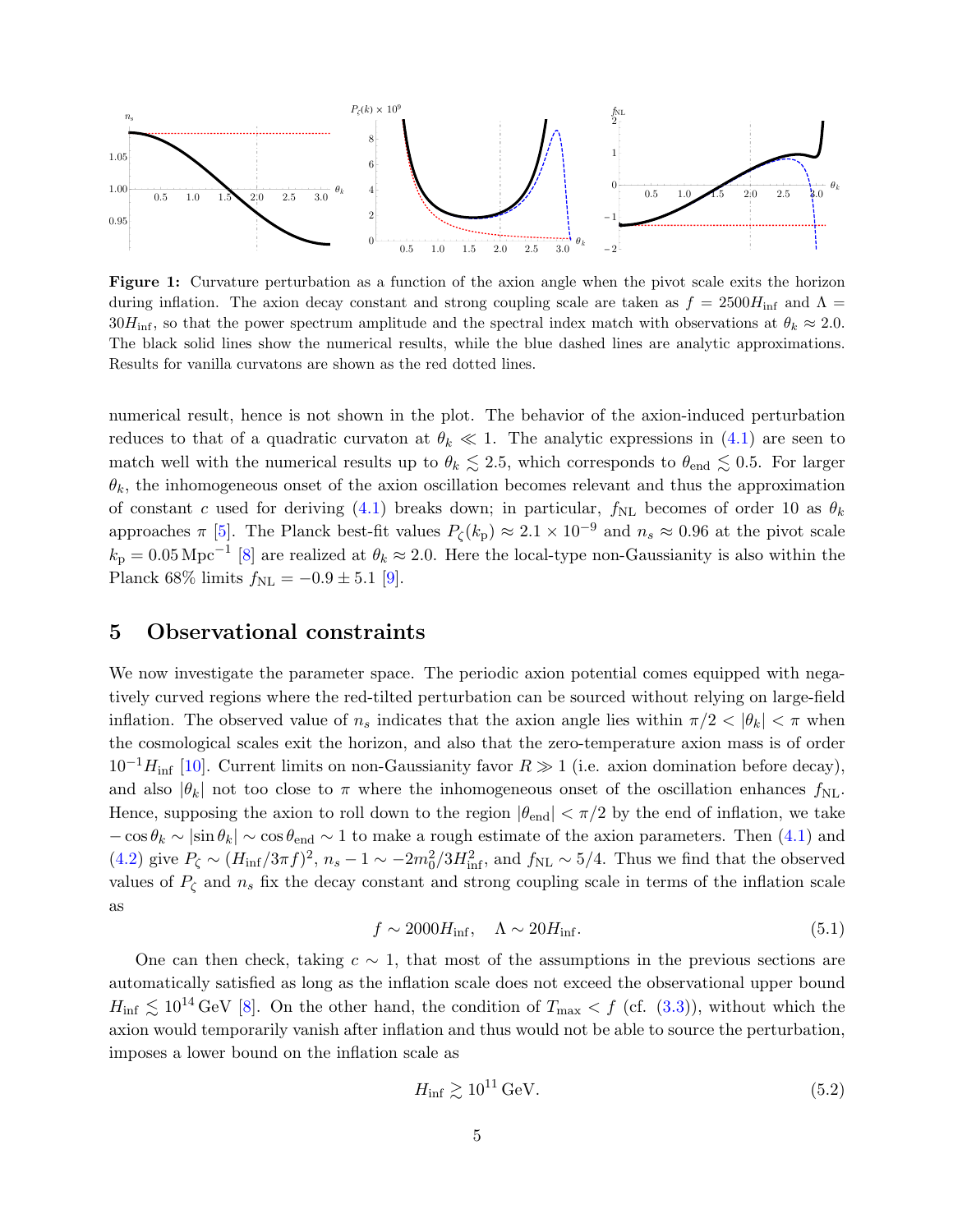Hence our scenario is compatible not only with high scale inflation producing observably large primordial gravitational waves, but also with inflation happening at lower scales. We remark that the lower bound [\(5.2\)](#page-5-1) is further relaxed if the inflaton does not decay instantaneously and yields  $T_{\text{max}}$  lower than  $(3.4)$ , or if the symmetry breaking scale is larger than the axion periodicity (possibly with a large domain wall number).

The decay width of the axion is constrained by the assumption of  $R \gg 1$ , and also from the requirement that the cosmic temperature after the decay be higher than  $\sim 4 \,\text{MeV}$  so as not to spoil Big Bang Nucleosynthesis [\[11\]](#page-7-9). The former condition restricts the axion-photon coupling  $\alpha$  from above, and the latter from below. These bounds become more stringent for lower inflation scales; for  $H_{\text{inf}} = 10^{11} (10^{14}) \text{ GeV}$  the coupling is bounded as

$$
10^{-11} (10^{-13}) \lesssim \alpha \lesssim 10^{-2} (10^3). \tag{5.3}
$$

We also note that if  $\alpha$  greatly exceeds unity then the effective theory would break down at  $T = T_{\text{max}}$ .

#### 6 Discussion

We showed that an axionlike particle coupled to a new confining sector can generate the primordial density perturbation of our universe. The axion decay constant and strong coupling scale are uniquely determined by observations in terms of the inflation scale as [\(5.1\)](#page-5-2), which, in the minimal model, entail a temporal deconfinement of the gauge group after inflation.

Let us comment on the observational consequences. The axionlike scenario predicts a *positive* local-type non-Gaussianity of order unity,  $f_{NL} \sim 1$ , on large scales. This is in contrast to singlefield inflation which yields a much smaller local  $f_{\rm NL}$ , and also to a vanilla curvaton which produces  $f_{\text{NL}} = -5/4$  in the dominating limit  $(R \to \infty)$ . These values of non-Gaussianity are within reach of upcoming large-scale structure surveys [\[12\]](#page-7-10). We also remark that the axion lies within  $\pi/2 < |\theta| < \pi$ and sources the red spectral tilt when the cosmological scales exit the horizon, and then rolls down typically to the region  $|\theta| < \pi/2$  by the end of inflation. This implies that the density perturbation spectrum becomes blue-tilted at small scales and thus is enhanced. Likewise,  $f_{NL}$  runs towards negative values at small scales. These features could be tested observationally using, for instance, ultracompact minihalos [\[13\]](#page-7-11).

# Acknowledgments

I am grateful for discussions with Yuichiro Tada, Hiroyuki Tashiro, Lorenzo Ubaldi, Matteo Viel, and Shuichiro Yokoyama.

## References

<span id="page-6-0"></span>[1] R. Peccei and H. R. Quinn, Phys. Rev. Lett. 38, 1440-1443 (1977); S. Weinberg, Phys. Rev. Lett. 40, 223-226 (1978); F. Wilczek, Phys. Rev. Lett. 40, 279-282 (1978).